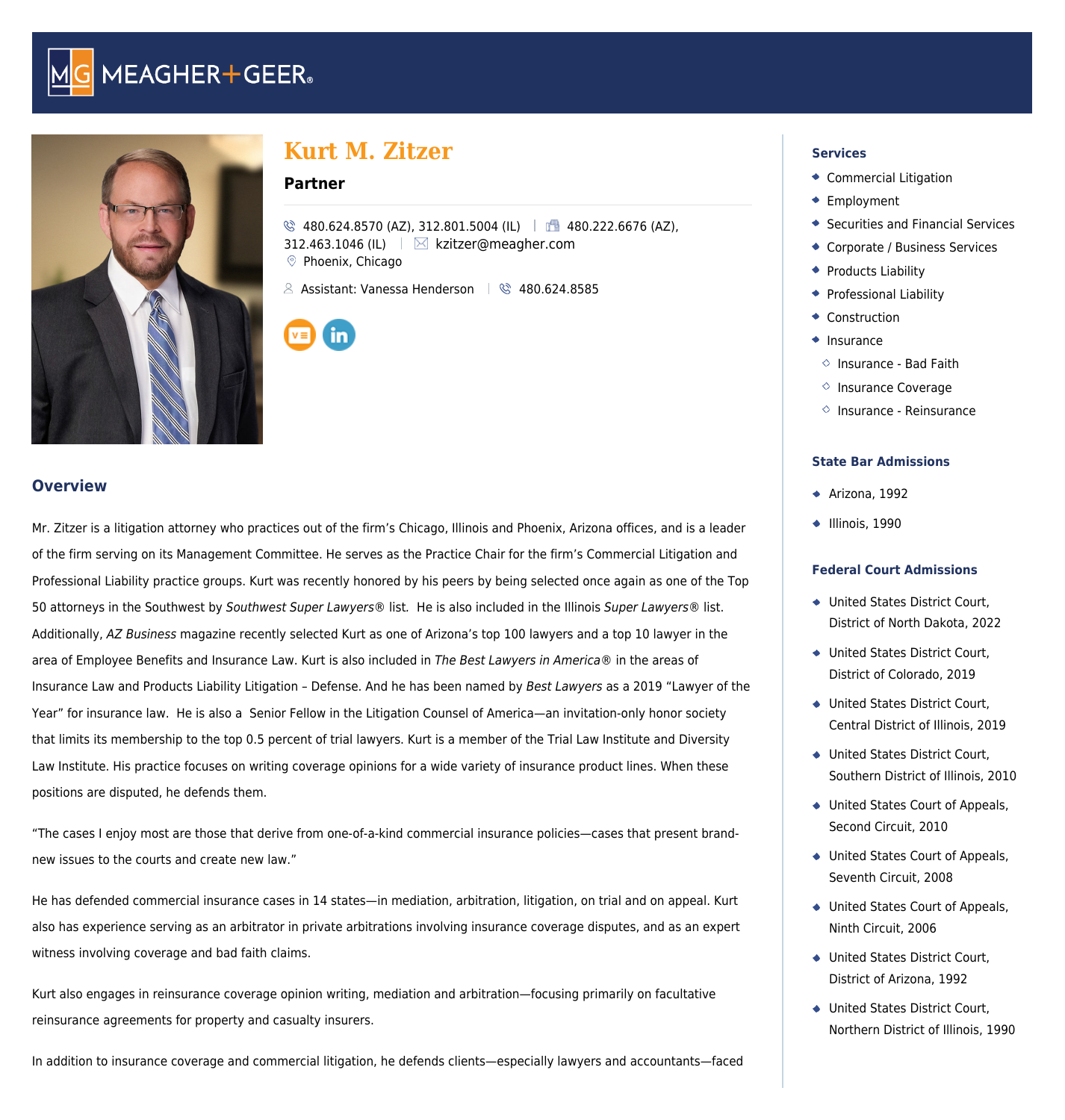with professional liability claims. He represents accountants confronted with disciplinary proceedings and malpractice claims, as well as other professionals in the fields of architecture, engineering, real estate and insurance. As an active member of the Professional Liability Underwriting Society, Kurt regularly speaks at this group's seminars on emerging issues in professional liability.

Kurt's practice includes the defense of product liability claims involving the manufacturing, distribution and sale of vehicles and their component parts, small machinery, household products, HVAC equipment, construction materials and other consumer products. He has successfully defended serious bodily injury and wrongful death claims as well as property damage claims in Arizona and other jurisdictions. He has resolved suits through trial, arbitration, motion practice and mediated settlement, and Kurt is regularly called upon to defend the interests of those companies accused of manufacturing, distributing or selling a dangerous or defective product.

Kurt also represents real estate developers, with a focus on projects that include hospitality, medical and professional office buildings. He uses his knowledge of insurance coverage to advise clients on risk management issues—including procurement of insurance and drafting of construction contracts.

"Before I became a lawyer, I ran a small business, so I understand that legal issues are just one of the many concerns faced by business owners. I take great pleasure in helping them successfully resolve a conflict, so they can get on with their lives and their business."

Kurt maintains close ties with his colleagues in the business community via his active involvement with the Scottsdale Chamber of Commerce, where he serves as Board Chair. Outside of the office, Kurt enjoys family activities, sports, coaching, travel and skating with other "over the hill" ice hockey players in local recreational leagues.

Kurt was profiled in the April/May 2010 issue of **Scottsdale@Work**.

#### Education

- University of Illinois Chicago School of Law, J.D., cum laude, 1990
- Trinity College, B.A., 1985



# **Experience**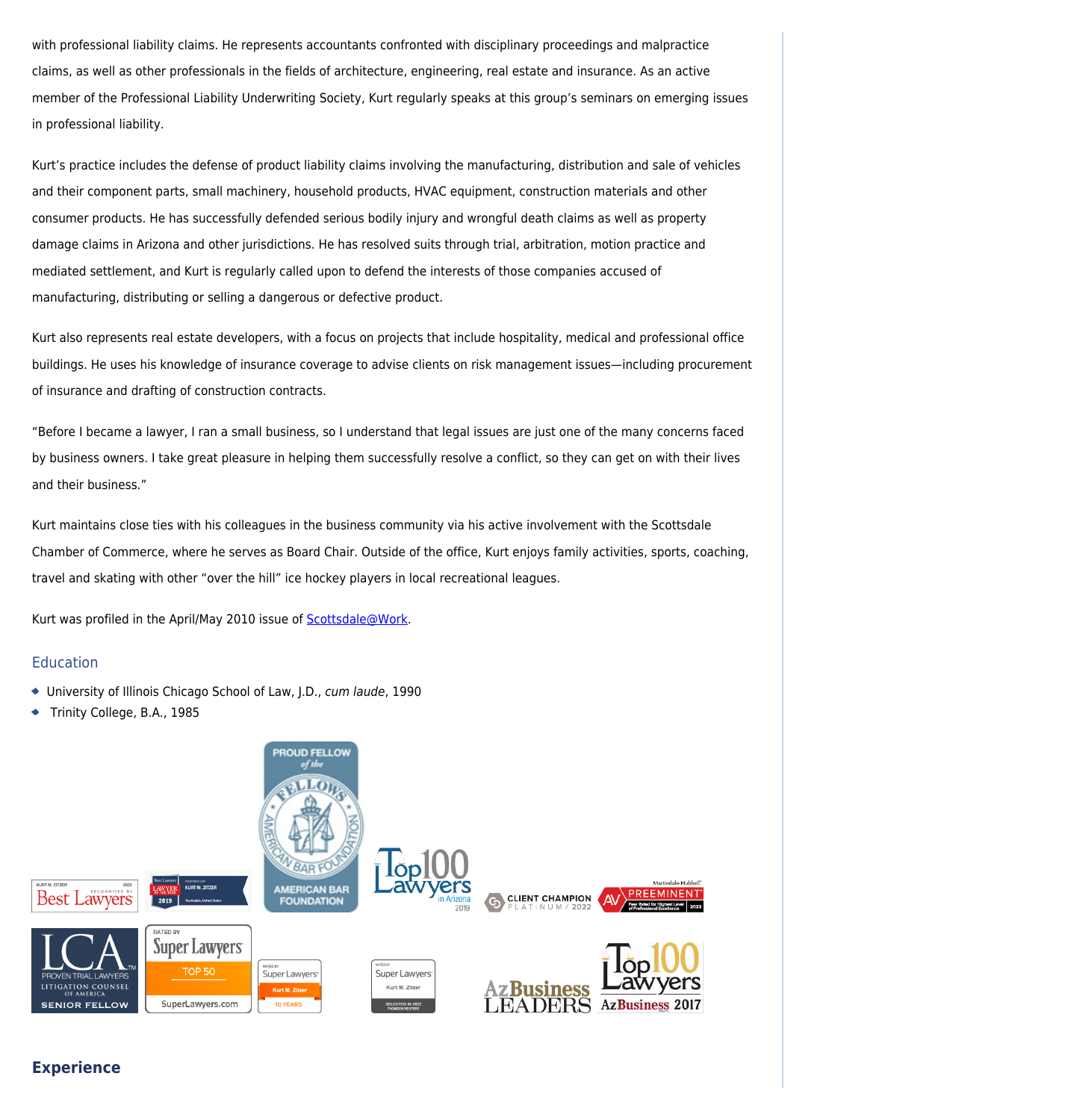#### Recent Decisions

Geurden v. Quantum Transportation, et al., F.Supp.3d . 2018 WL 1522481 (D.Ariz. 2018) (insurance carrier not bound by purported Damron Agreement for \$25 million since the carrier did not actually breach the duty to defend and the anticipatory breach of policy obligations cannot be the predicate for a Damron Agreement).

Cantex, Inc. v. Giles Engineering Assocs., Inc., 2017 WL XXXXXX (Ariz. App. 2017) (vacating summary judgment and \$100,000 award of attorney fees, holding that Arizona's law of comparative fault does not render apportioned claim one for "sole negligence" within an exception to an indemnity clause, and ordering summary judgment be entered in favor of engineering firm client on contractual defense and indemnity claim in excess of \$500,000).

Colony Insurance Company v. Estate of Lakeisha Anderson, 2016 WL 796983 (Ariz. App. 2016) (holding that \$2.2 million judgment against insured group home for death of resident fell outside the coverage of claims-made-and-reported policy in effect at time of death because claim was not reported during the policy period, further, death fell outside the coverage of the second claims-made-and-reported policy given the retroactive date).

Nelson v. Navigator Insurance Company, 624 Fed.Appx. 599 (9th Cir. 2015) (holding that general liability insurer did not provide coverage for \$4.2 million judgment on spoliation of evidence suit under CGL Policy and Excess Policy because spoliation of evidence is for economic loss, not bodily injury or property damage, and the Insured's subjective expectation of coverage for the suit did not rise to the level of objective reasonableness under the evidence presented).

Catlin Specialty Ins. Co. v. Parks Industries, et al., F. Supp. 3d \_\_, 2015 WL 300625 (N.D. Ill., January 21, 2015) (summary judgment for Catlin finding no coverage under successive commercial general liability policies for claims involving allegedly defective auxiliary power units the Insured manufactured for installation on semi-trailer trucks to operation climate control and other functions, holding that claim did not involving an "occurrence" causing "property damage").

S P Syntax, LLC v. XL Specialty Ins. Co., et al., CV 2011-019071 Maricopa County Superior Court, Arizona (January 7, 2014) (summary judgment in favor of excess D & O insurer client wherein court found that Tower 2 coverage side A excess policy was not required to drop down and provide primary coverage, and that claim was otherwise excluded under Tower 2 based upon interrelated claim and prior notice exclusion).

◆ Nat'l Fire Ins. Co. of Hartford, et al. v. Lewis, M.D., et al., 898 F.Supp.2d 1132 (D.Ariz. 2012) (holding that general liability insurer did not have a duty to indemnify insured medical practice in eight underlying lawsuits for vicarious liability and negligent hiring, supervision and retention of cardiologist to the extent that the cardiologist groped and fondled the breasts of his female patients because such conduct, and all derivative theories of liability arising from such conduct, fell within the professional services exclusion).

Czapski v. Maher, 954 N.E.2d 237 (Ill.App. 1st Dist. 2011) (holding that a test driver of an automobile is a "customer" within meaning of policy exclusion that customers do not qualify as insureds under \$5 million dollar commercial umbrella policy, and holding that client had no duty to indemnify any part of a \$13.7 million dollar wrongful death verdict).

Phillips & Associates, P.C. v. Navigators Ins. Co., 764 F. Supp. 2d 1174, 2011 WL 537509 (D.Ariz., February 11, 2011) (finding that subject to a determination of no coverage, a carrier has the right to recovery from the insured defense and indemnity payments so long as carrier properly reserves those rights).

◆ Leflet v. Redwood Fire & Casualty Ins. Co., 226 Ariz. 297, 247 P.3d 180 (Ariz.App. 2011) (court restricts the use of Morris agreements and finds insureds who enter into such agreements to the benefit of one carrier and to the detriment of another carrier violate the policy's cooperation clause).

Goble, et al. v. Beckwith, et al., No. CV2008-051863 (Maricopa County Sup. Ct., Ariz., Dec. 2, 2010) (holding that legal malpractice claims are barred by the statute of limitations because plaintiffs knew or should have known of the damages they sustained as a result of the alleged malpractice more than two years before filing suit).

College Book Centers, Inc. v. Carefree Foothills Homeowners' Association, 225 Ariz. 533, 241 P.3d 897 (App. 2010) (reversing jury verdict against association that it had waived right to enforce CC&R's and ruling that implied easement claim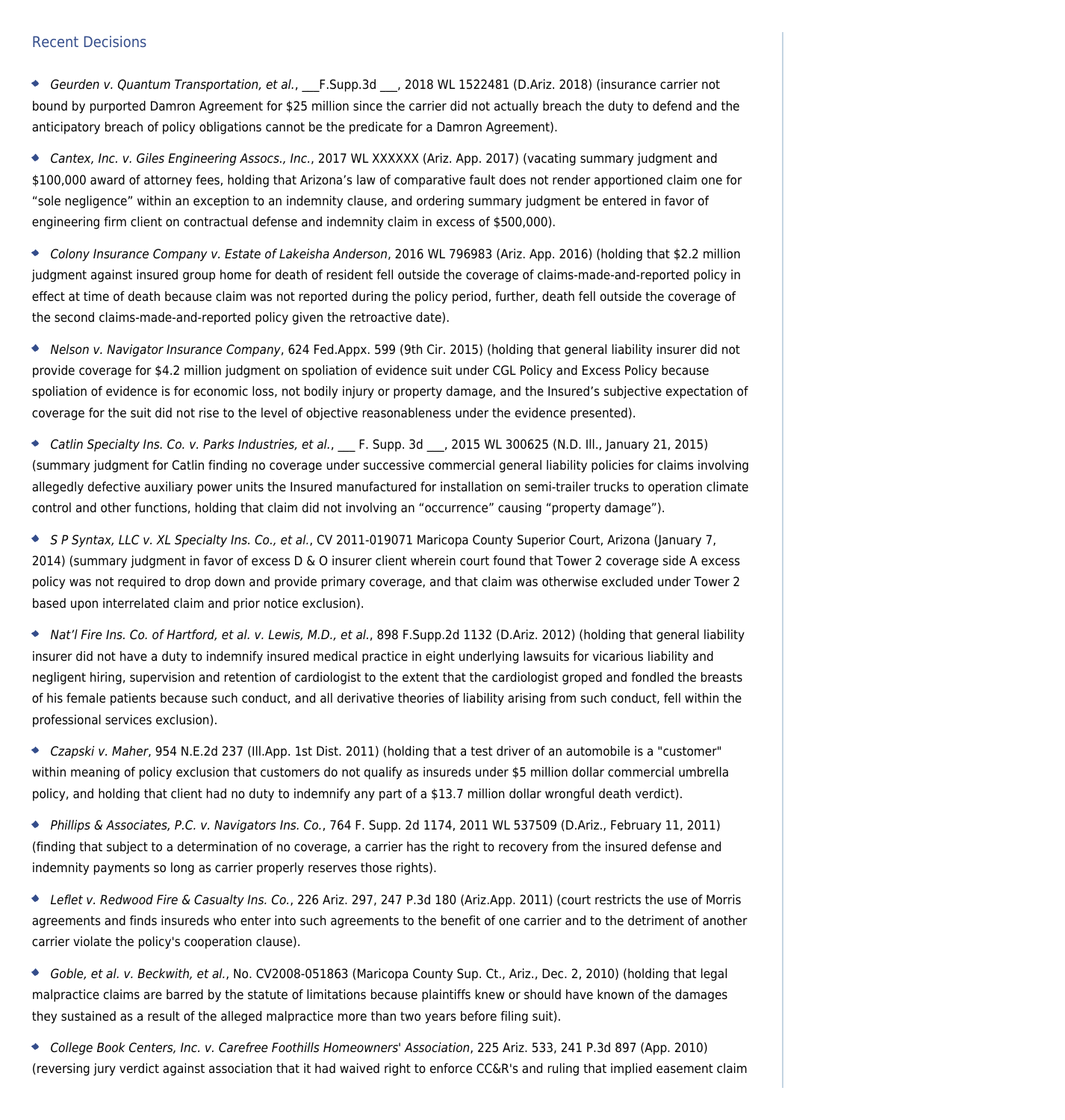failed as a matter of law).

Nationwide Mutual Fire Ins. Co. v. Jones, 695 F.Supp.2d 978 (D.Ariz. 2010) (motor vehicle exclusion precluded coverage for ATV accident on public street).

Scottsdale Ins. Co. v. Market Finders Ins. Corp., 2009 WL 5125771 (9th Cir. 2009) (reinstating cause of action for professional negligence against managing general agent).

Johnson v. Clarke, 2009 WL 3756332 (Ariz. App. 2009) (holding that legal malpractice was time barred by two-year statute of limitation).

American Safety Cas. Ins. Co. v. City of Waukegan, 2009 WL 855795 (N.D. Ill. 2009) (granting summary judgment to carrier based upon insured's failure to timely tender defense of suit).

Colony Ins. Co. v. Events Plus, Inc., 585 F.Supp.2d 1148 (D. Ariz. 2008) (granting summary judgment to carrier based upon liquor liability exclusion).

National Cas. Co. v. Forge Indus. Staffing, Inc., 2008 WL 4874508 (N.D. Ill. 2008) (granting summary judgment to carrier holding that insured was not entitled to "Peppers" counsel).

◆ Scottsdale Ins. Co. v. City of Waukegan, 2007 WL 2740521 (N.D. III. 2007) (granting carrier's motion to dismiss claim of bad faith).

Holy Trinity Greek Orthodox Church v. Church Mut. Ins. Co., 2006 WL 18488 (D. Ariz. 2006) (granting carrier's motion for summary judgment dismissing claim for bad faith).

# Professional Affiliations

- American Bar Association
- State Bar of Arizona, Construction Law Section
- Arizona Association of Defense Counsel
- Association of Professional Responsibility Lawyers
- Claims & Litigation Management (CLM) Alliance
- Illinois State Bar
- Litigation Counsel of America, Senior Fellow
- $\circ$  Diversity Law Institute
- $\circ$  Trial Law Institute
- Scottsdale Chamber of Commerce, Chair, Board of Directors
- Phoenix Chamber of Commerce
- Professional Liability Defense Federation
- **Professional Liability Underwriting Society**
- Defense Research Institute
- $\circ$  Insurance Law Committee
- $\circ$  Chair, Professional Liability Subcommittee
- $\Diamond$  Commercial General Liability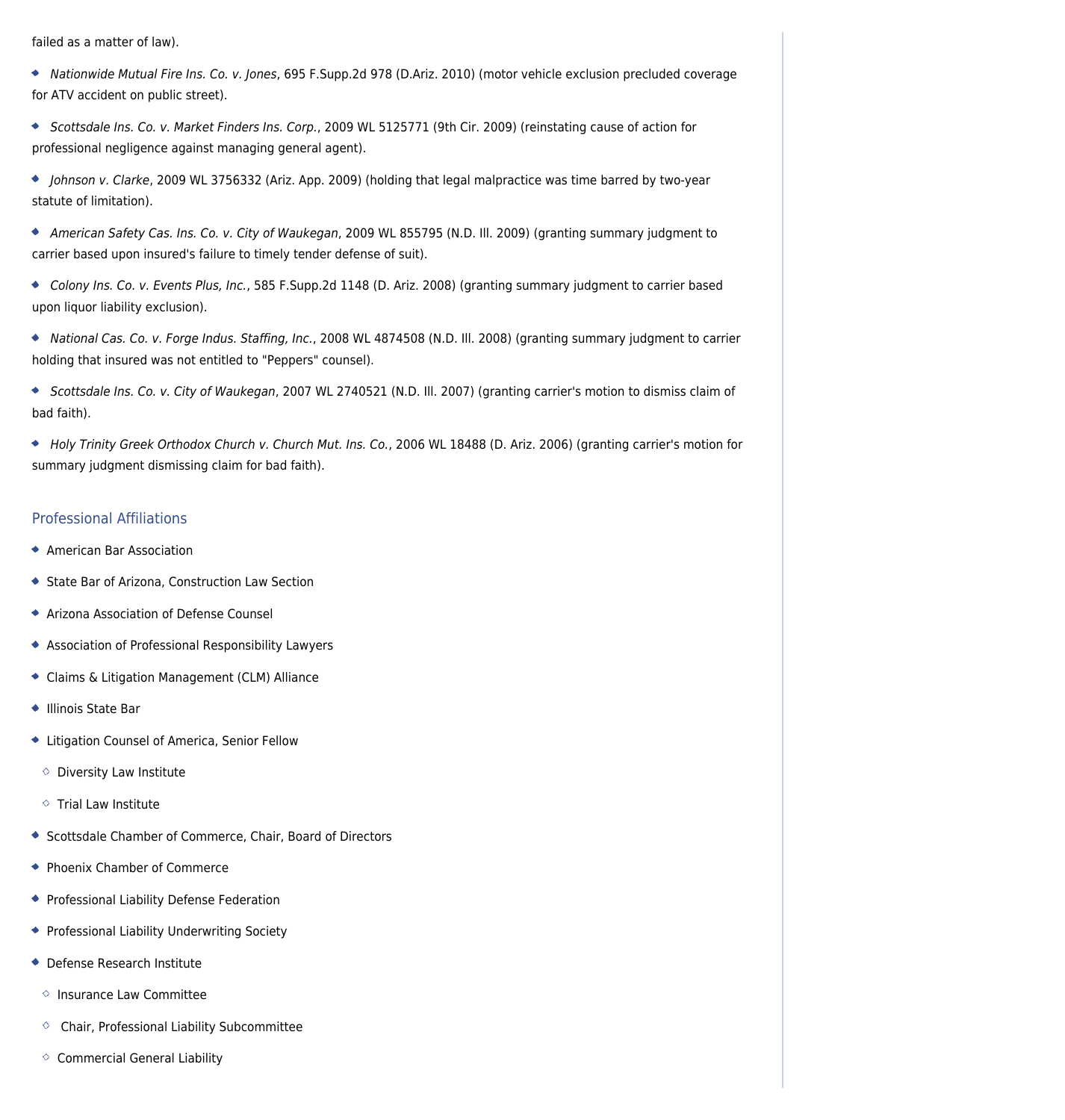- $\circ$  Commercial Litigation Committee
- $\circ$  Construction Law Committee
- Arizona Chapter of the American Institute of Architects, Affiliate Section Chairperson (2001- 2006)
- The National Foundation for Women Legislators, Steering Committee (2005)

## **Notable**

## Accolades

- Senior Fellow, Litigation Counsel of America, (A trial lawyer honorary society, with membership limited to one-half of one percent of American lawyers, and by invitation only)
- Barrister, Order of Veritas and Order of Certus, Litigation Counsel of America
- Fellow, American Bar Foundation (Membership is limited to one percent of the lawyers admitted to practice in each jurisdiction of the United States, by invitation)
- Named by Best Lawyers® as a 2019 Insurance Law "Lawyer of the Year" in Scottsdale
- Named by AZ Business magazine (March/April 2019 issue) as a Top 100 Lawyer in insurance coverage, commercial litigation, and professional liability (2019)
- \* Named by [AzBusiness Leaders Magazine](https://azbigmedia.com/publications/azbusiness-leaders/) as a [Business Leader in Insurance Law](https://issuu.com/azbigmedia/docs/abl2019/116) (2018, 2019)
- Awarded the Platinum Client Champion award by Martindale-Hubbell®, a top award that recognizes attorneys who excel at service and representation as affirmed by their clients (2017-2022)
- Awarded the highest possible Martindale-Hubbell Peer Review Rating, AV® Preeminent ™ (AV is a registered certification mark of Reed Elsevier Properties Inc., used in accordance with the Martindale-Hubbell certification procedures, standards and policies)
- ◆ Named to the Illinois Super Lawyers® list (2021-2022)
- Named to Southwest Super Lawyers® Top 50 list (2013-2020)
- ◆ Named to Southwest Super Lawyers® list (2012-2022)
- ◆ Selected for inclusion in The Best Lawyers of America® in the areas of Insurance Law and Product Liability Litigation-Defendants (2015-2022)
- Named by AZ Business magazine (March/April 2017 issue) as a Top 100 Lawyer in insurance coverage, commercial litigation, and professional liability (2017)
- Named by AZ Business magazine (March/April 2016 issue) as a Top 100 Lawyer in insurance coverage, commercial litigation, and professional liability (2016)
- Named by AZ Business magazine (March/April 2015 issue) as a Top Lawyer in Insurance (2015)
- Named by AZ Business magazine (March/April 2014 issue) as a Top Lawyer in Insurance (2014)
- Selected as one of **[Arizona's Finest Lawyers](http://www.azfinestlawyers.org/about-us.html)** (2011)
- ◆ America's Most Honored Lawyers 2020 Top 1% by [American Registry](https://www.americanregistry.com/homehtml)
- Former Editor-in-Chief of The John Marshall Law Review